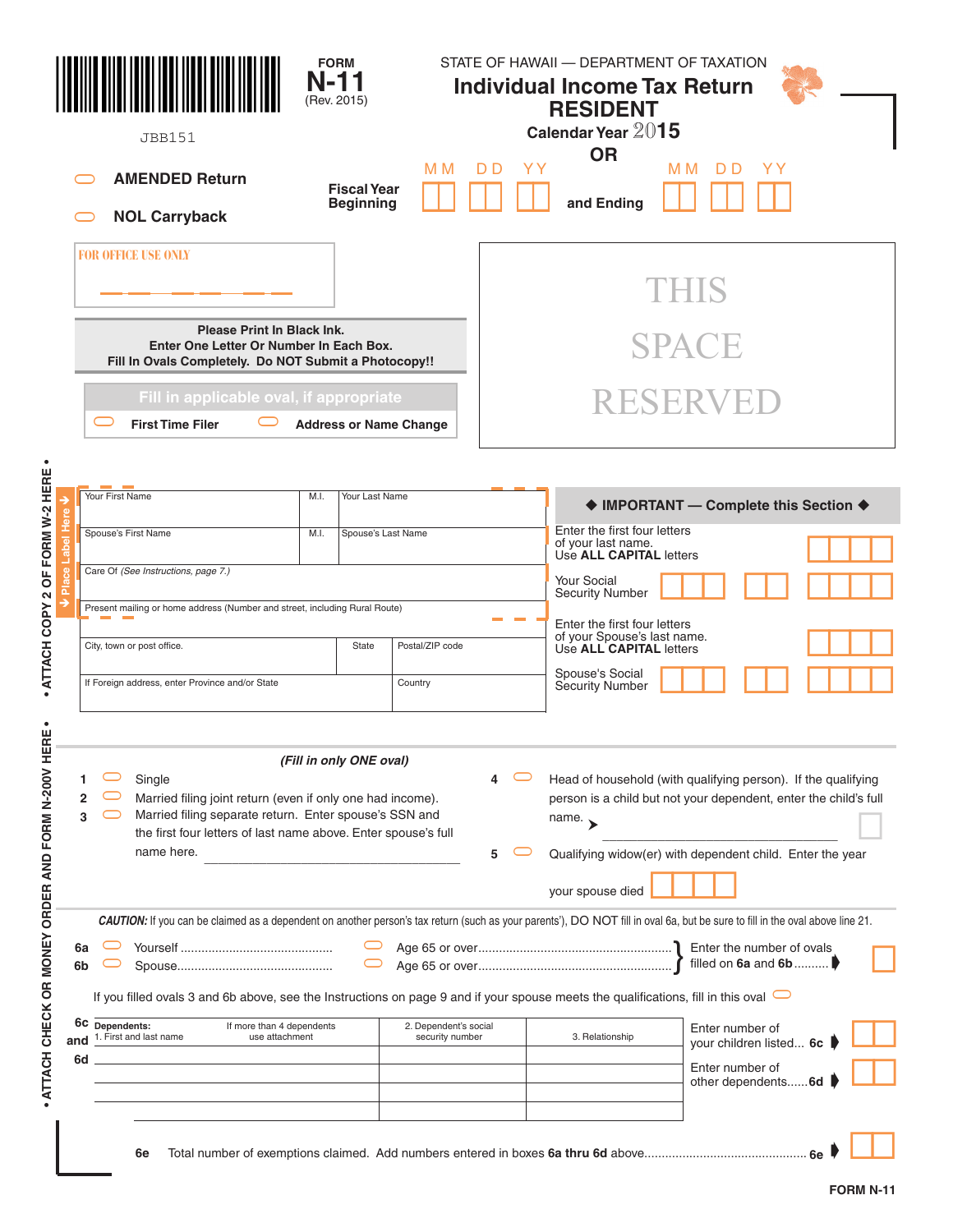|                 |                                                                                                                                   | Form N-11 (Rev. 2015)              |                                                                                      | Page 2 of 4                                                     |
|-----------------|-----------------------------------------------------------------------------------------------------------------------------------|------------------------------------|--------------------------------------------------------------------------------------|-----------------------------------------------------------------|
|                 |                                                                                                                                   | <b>Your Social Security Number</b> |                                                                                      | Your Spouse's SSN                                               |
|                 |                                                                                                                                   |                                    |                                                                                      |                                                                 |
|                 | <b>JBB152</b>                                                                                                                     |                                    |                                                                                      |                                                                 |
|                 |                                                                                                                                   | Name(s) as shown on return         |                                                                                      |                                                                 |
|                 |                                                                                                                                   |                                    |                                                                                      |                                                                 |
|                 | If amount is negative (loss), shade the minus (-) in the box. Example:                                                            |                                    |                                                                                      |                                                                 |
|                 |                                                                                                                                   |                                    |                                                                                      | <b>ROUND TO THE NEAREST DOLLAR</b>                              |
|                 |                                                                                                                                   |                                    |                                                                                      |                                                                 |
| 7               |                                                                                                                                   |                                    |                                                                                      |                                                                 |
| 8               | Difference in state/federal wages due to COLA, ERS,                                                                               |                                    |                                                                                      |                                                                 |
|                 | Interest on out-of-state bonds                                                                                                    |                                    |                                                                                      |                                                                 |
| 9               |                                                                                                                                   |                                    |                                                                                      |                                                                 |
| 10 <sup>°</sup> | Other Hawaii additions to federal AGI                                                                                             |                                    |                                                                                      |                                                                 |
|                 |                                                                                                                                   |                                    |                                                                                      |                                                                 |
|                 |                                                                                                                                   |                                    |                                                                                      |                                                                 |
| 11              | Add lines 8 through 10  Total Hawaii additions to federal AGI                                                                     |                                    | 11                                                                                   |                                                                 |
|                 |                                                                                                                                   |                                    |                                                                                      |                                                                 |
| 12              |                                                                                                                                   |                                    | 12                                                                                   |                                                                 |
| 13              | Pensions taxed federally but not taxed by Hawaii                                                                                  |                                    |                                                                                      |                                                                 |
|                 |                                                                                                                                   |                                    |                                                                                      |                                                                 |
|                 |                                                                                                                                   |                                    |                                                                                      |                                                                 |
| 14              | Social security benefits taxed on federal return 14                                                                               |                                    |                                                                                      |                                                                 |
| 15              | First \$6,198 of military reserve or Hawaii national                                                                              |                                    |                                                                                      |                                                                 |
|                 |                                                                                                                                   |                                    |                                                                                      |                                                                 |
|                 |                                                                                                                                   |                                    |                                                                                      |                                                                 |
| 16              |                                                                                                                                   |                                    |                                                                                      |                                                                 |
| 17              | Exceptional trees deduction (attach affidavit)                                                                                    |                                    |                                                                                      |                                                                 |
|                 |                                                                                                                                   |                                    |                                                                                      |                                                                 |
| 18              | Other Hawaii subtractions from federal AGI                                                                                        |                                    |                                                                                      |                                                                 |
|                 |                                                                                                                                   |                                    |                                                                                      |                                                                 |
| 19              | Add lines 13 through 18                                                                                                           |                                    |                                                                                      |                                                                 |
|                 |                                                                                                                                   |                                    | 19                                                                                   |                                                                 |
|                 |                                                                                                                                   |                                    |                                                                                      |                                                                 |
| 20              |                                                                                                                                   |                                    | -20                                                                                  |                                                                 |
|                 | CAUTION: If you can be claimed as a dependent on another person's return, see the Instructions on page 16, and fill in this oval. |                                    |                                                                                      |                                                                 |
| 21              | If you do not itemize your deductions, go to line 23 below. Otherwise go to page 17 of the Instructions                           |                                    |                                                                                      |                                                                 |
|                 | and enter your itemized deductions here.                                                                                          |                                    |                                                                                      |                                                                 |
| 21a             | Medical and dental expenses                                                                                                       |                                    |                                                                                      |                                                                 |
|                 |                                                                                                                                   |                                    |                                                                                      |                                                                 |
|                 |                                                                                                                                   |                                    |                                                                                      | <b>TOTAL ITEMIZED</b>                                           |
| 21b             |                                                                                                                                   |                                    |                                                                                      | <b>DEDUCTIONS</b>                                               |
|                 |                                                                                                                                   |                                    |                                                                                      | 22 Add lines 21a through 21f.                                   |
| 21c             | Interest expense (from Worksheet A-3) 21c                                                                                         |                                    |                                                                                      | If your federal and/or Hawaii<br>adjusted gross income is above |
|                 |                                                                                                                                   |                                    |                                                                                      | a certain amount, you may not                                   |
| 21d             | Contributions (from Worksheet A-4) 21d                                                                                            |                                    |                                                                                      | be able to deduct all of your<br>itemized deductions. See the   |
|                 |                                                                                                                                   |                                    |                                                                                      | Instructions on page 21. Enter                                  |
| 21e             | Casualty and theft losses (from Worksheet A-5)  21e                                                                               |                                    |                                                                                      | total here and go to line 24.                                   |
|                 |                                                                                                                                   |                                    |                                                                                      |                                                                 |
| 21f             | Miscellaneous deductions (from Worksheet A-6) 21f                                                                                 |                                    |                                                                                      |                                                                 |
|                 |                                                                                                                                   |                                    |                                                                                      |                                                                 |
| 23              | If you checked filing status box: 1 or 3 enter \$2,200;                                                                           |                                    |                                                                                      |                                                                 |
|                 |                                                                                                                                   |                                    |                                                                                      |                                                                 |
|                 |                                                                                                                                   |                                    |                                                                                      |                                                                 |
|                 |                                                                                                                                   |                                    | 24 Line 20 minus line 22 or 23, whichever applies. (This line MUST be filled in)  24 |                                                                 |
|                 |                                                                                                                                   |                                    |                                                                                      |                                                                 |
|                 |                                                                                                                                   |                                    |                                                                                      |                                                                 |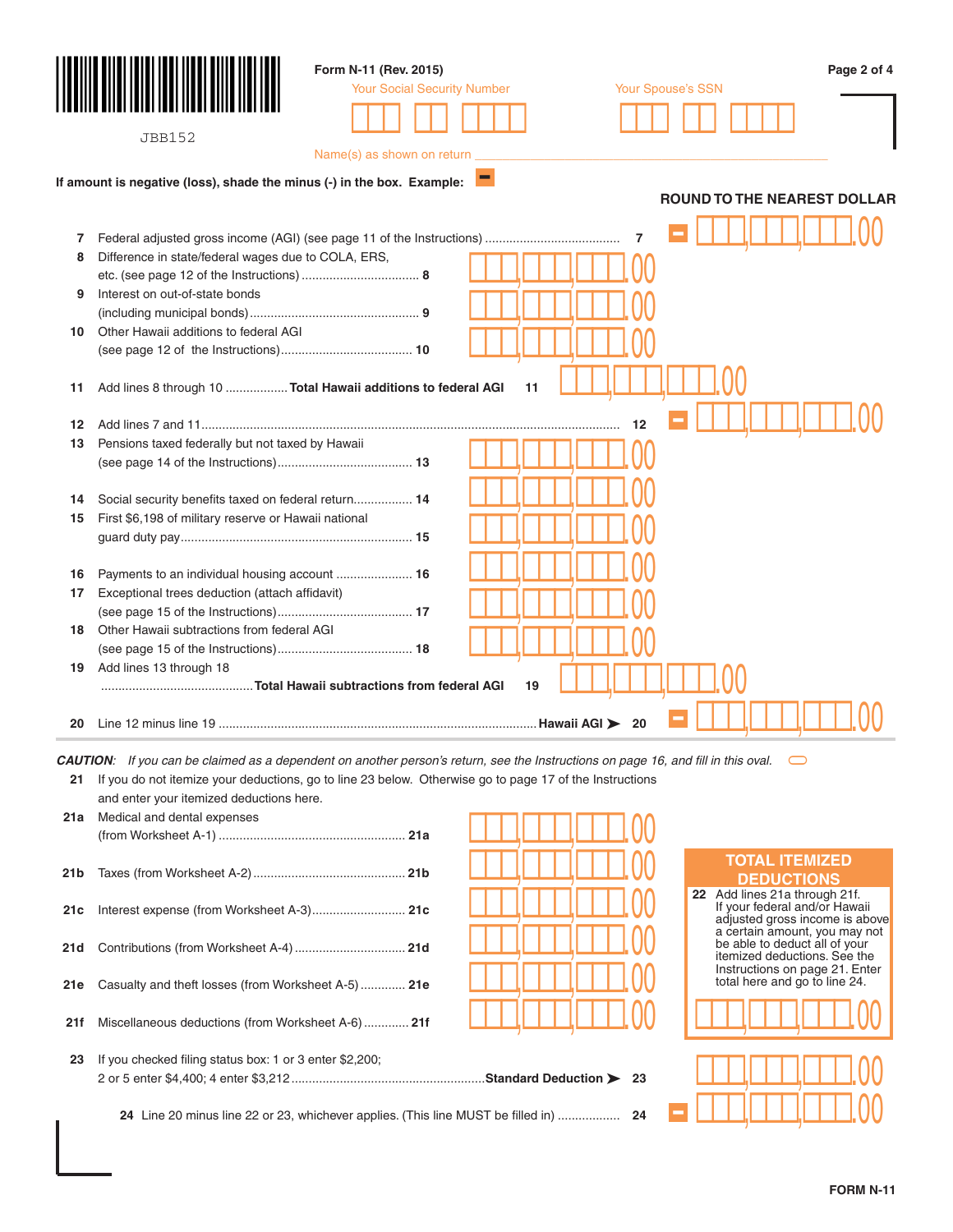|     |                                                                                                                                                                                      | Form N-11 (Rev. 2015)              |               | Page 3 of 4       |
|-----|--------------------------------------------------------------------------------------------------------------------------------------------------------------------------------------|------------------------------------|---------------|-------------------|
|     |                                                                                                                                                                                      | <b>Your Social Security Number</b> |               | Your Spouse's SSN |
|     |                                                                                                                                                                                      |                                    |               |                   |
|     | <b>JBB153</b>                                                                                                                                                                        |                                    |               |                   |
|     |                                                                                                                                                                                      | Name(s) as shown on return         |               |                   |
|     |                                                                                                                                                                                      |                                    |               |                   |
| 25  | If line 20 is \$89,981 or less, multiply \$1,144 by the total number of exemptions claimed on                                                                                        |                                    |               |                   |
|     | line 6e. Otherwise, see page 22 of the Instructions. If you and/or your spouse are blind, deaf,<br>or disabled, fill in the applicable oval(s), and see page 22 of the Instructions. |                                    |               |                   |
|     | □ Yourself                                                                                                                                                                           |                                    |               |                   |
|     |                                                                                                                                                                                      |                                    |               |                   |
| 26  | <b>Taxable Income.</b> Line 24 minus line 25 (but not less than zero) <b>Taxable Income &gt;</b> 26                                                                                  |                                    |               |                   |
| 27  | Tax. Fill in oval if from $\Box$ Tax Table; $\Box$ Tax Rate Schedule; or $\Box$ Capital Gains Tax                                                                                    |                                    |               |                   |
|     | Worksheet on page 39 of the Instructions.                                                                                                                                            |                                    |               |                   |
|     | ( Till in oval if tax from Forms N-2, N-103, N-152, N-168, N-312, N-318, N-338,                                                                                                      |                                    |               |                   |
|     |                                                                                                                                                                                      |                                    |               |                   |
| 27a | If tax is from the Capital Gains Tax Worksheet, enter                                                                                                                                |                                    |               |                   |
|     | the net capital gain from line 14 of that worksheet 27a                                                                                                                              |                                    |               |                   |
|     |                                                                                                                                                                                      |                                    |               |                   |
|     |                                                                                                                                                                                      |                                    |               |                   |
| 28  | Refundable Food/Excise Tax Credit                                                                                                                                                    |                                    |               |                   |
|     | (attach Schedule X) DHS, etc. exemptions                                                                                                                                             | $\dots$ 28                         |               |                   |
| 29  | Credit for Low-Income Household                                                                                                                                                      |                                    |               |                   |
|     |                                                                                                                                                                                      |                                    |               |                   |
| 30  | Credit for Child and Dependent                                                                                                                                                       |                                    |               |                   |
|     |                                                                                                                                                                                      |                                    |               |                   |
| 31  | Credit for Child Passenger Restraint                                                                                                                                                 |                                    |               |                   |
|     | System(s) (attach a copy of the invoice) 31                                                                                                                                          |                                    |               |                   |
| 32  | Total refundable tax credits from                                                                                                                                                    |                                    |               |                   |
|     |                                                                                                                                                                                      |                                    |               |                   |
| 33  |                                                                                                                                                                                      |                                    |               |                   |
|     |                                                                                                                                                                                      |                                    |               |                   |
| 34  |                                                                                                                                                                                      |                                    | 34            |                   |
|     |                                                                                                                                                                                      |                                    |               |                   |
| 35  |                                                                                                                                                                                      |                                    |               |                   |
|     |                                                                                                                                                                                      |                                    |               |                   |
| 36  |                                                                                                                                                                                      |                                    |               |                   |
| 37  | Hawaii State Income tax withheld (attach W-2s)                                                                                                                                       |                                    |               |                   |
|     | (see page 27 of the Instructions for other attachments)  37                                                                                                                          |                                    |               |                   |
|     |                                                                                                                                                                                      |                                    |               |                   |
| 38  |                                                                                                                                                                                      |                                    |               |                   |
|     |                                                                                                                                                                                      |                                    |               |                   |
| 39  | Amount of estimated tax applied from 2014 return  39                                                                                                                                 |                                    |               |                   |
|     |                                                                                                                                                                                      |                                    |               |                   |
| 40  |                                                                                                                                                                                      |                                    |               |                   |
| 41  |                                                                                                                                                                                      |                                    |               |                   |
|     |                                                                                                                                                                                      |                                    |               |                   |
|     |                                                                                                                                                                                      |                                    |               |                   |
| 42  | If line 41 is larger than line 36, enter the amount <b>OVERPAID</b> (line 41 minus line 36) (see Instructions)                                                                       |                                    | 42            |                   |
| 43  | <b>Contributions to</b> (see page 28 of the Instructions):                                                                                                                           | Yourself                           | <b>Spouse</b> |                   |
|     | 43a Hawaii Schools Repairs and Maintenance Fund                                                                                                                                      |                                    | \$2<br>\$2    |                   |
|     |                                                                                                                                                                                      | $\smash{\cup}$                     | \$2<br>\$2    |                   |
|     | 43c Domestic and Sexual Violence / Child Abuse and Neglect Funds                                                                                                                     | $\bigcirc$                         | \$5<br>\$5    |                   |
| 44  | Add the amounts of the filled ovals on lines 43a through 43c and enter the total here                                                                                                |                                    | 44            |                   |
|     |                                                                                                                                                                                      |                                    |               |                   |
|     |                                                                                                                                                                                      |                                    | 45            |                   |
|     |                                                                                                                                                                                      |                                    |               |                   |
|     |                                                                                                                                                                                      |                                    |               |                   |